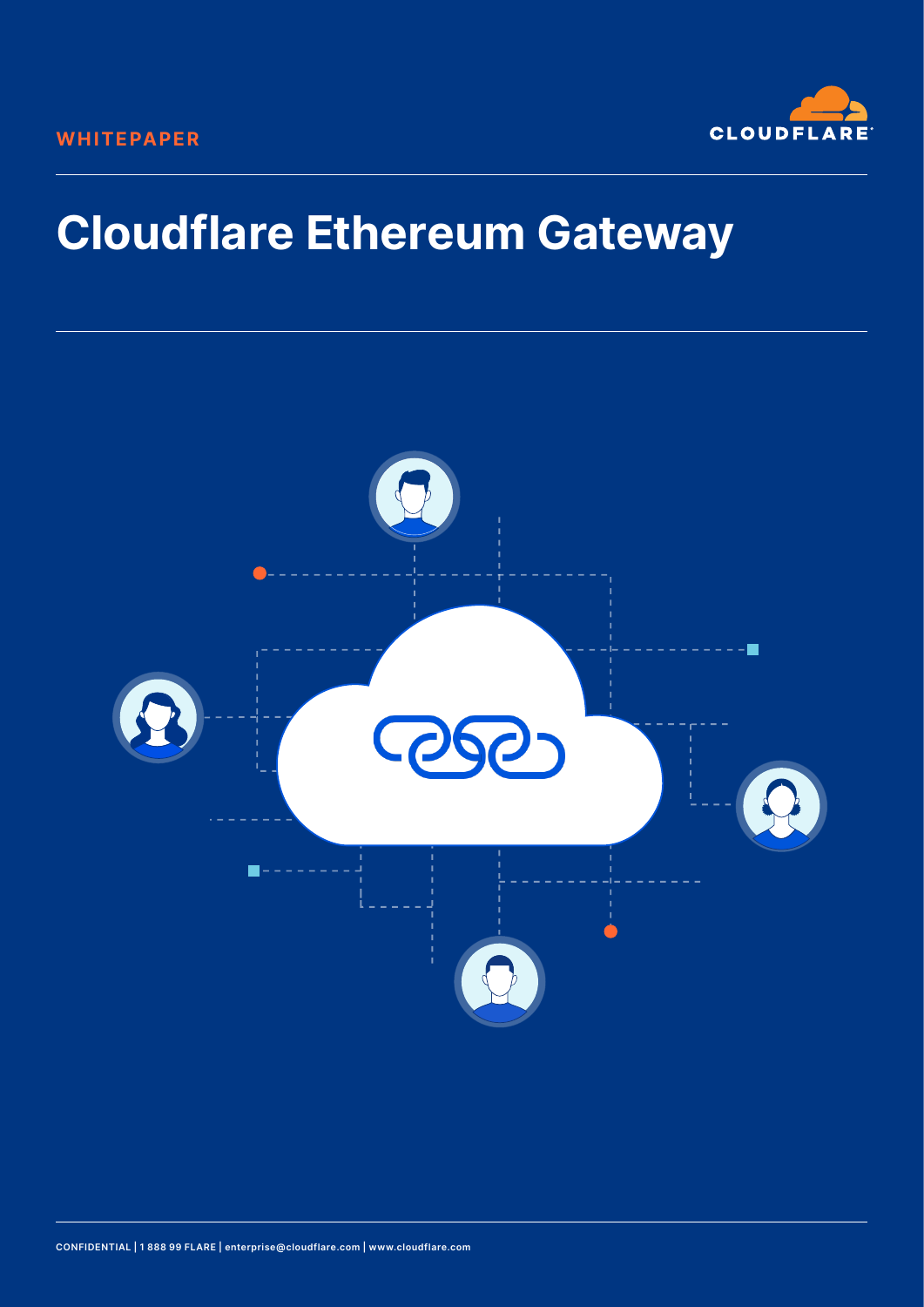### **INDEX**

| <b>Disclaimer</b>                                                                                                                                                                                                           | З  |
|-----------------------------------------------------------------------------------------------------------------------------------------------------------------------------------------------------------------------------|----|
| <b>Overview</b>                                                                                                                                                                                                             | 4  |
| <b>The need for DApps</b>                                                                                                                                                                                                   | 5  |
| <b>Understanding Ethereum</b><br><b>Blockchain</b><br>Introducing the Ethereum blockchain<br>Ethereum nodes<br>Consensus<br>Ethereum Virtual Machine<br>Smart contract<br>Ether<br>Accounts<br>Transaction<br>Gas<br>Wallet | 7  |
| <b>DApp benefits</b><br>Decentralization/availability<br>Trustlessness<br>Verification<br>Immutability<br>Transparency                                                                                                      | 11 |
| <b>Why Cloudflare Ethereum Gateway?</b><br>Challenges of deploying Ethereum nodes<br>Introducing Cloudflare Ethereum Gateway<br>Cloudflare Ethereum Gateway capabilities<br>Benefits of Cloudflare Ethereum Gateway         | 14 |
| <b>Cloudflare Ethereum Gateway architecture and design</b><br>Traffic flow<br>Caching DApp content                                                                                                                          | 16 |
| <b>Summary</b>                                                                                                                                                                                                              | 19 |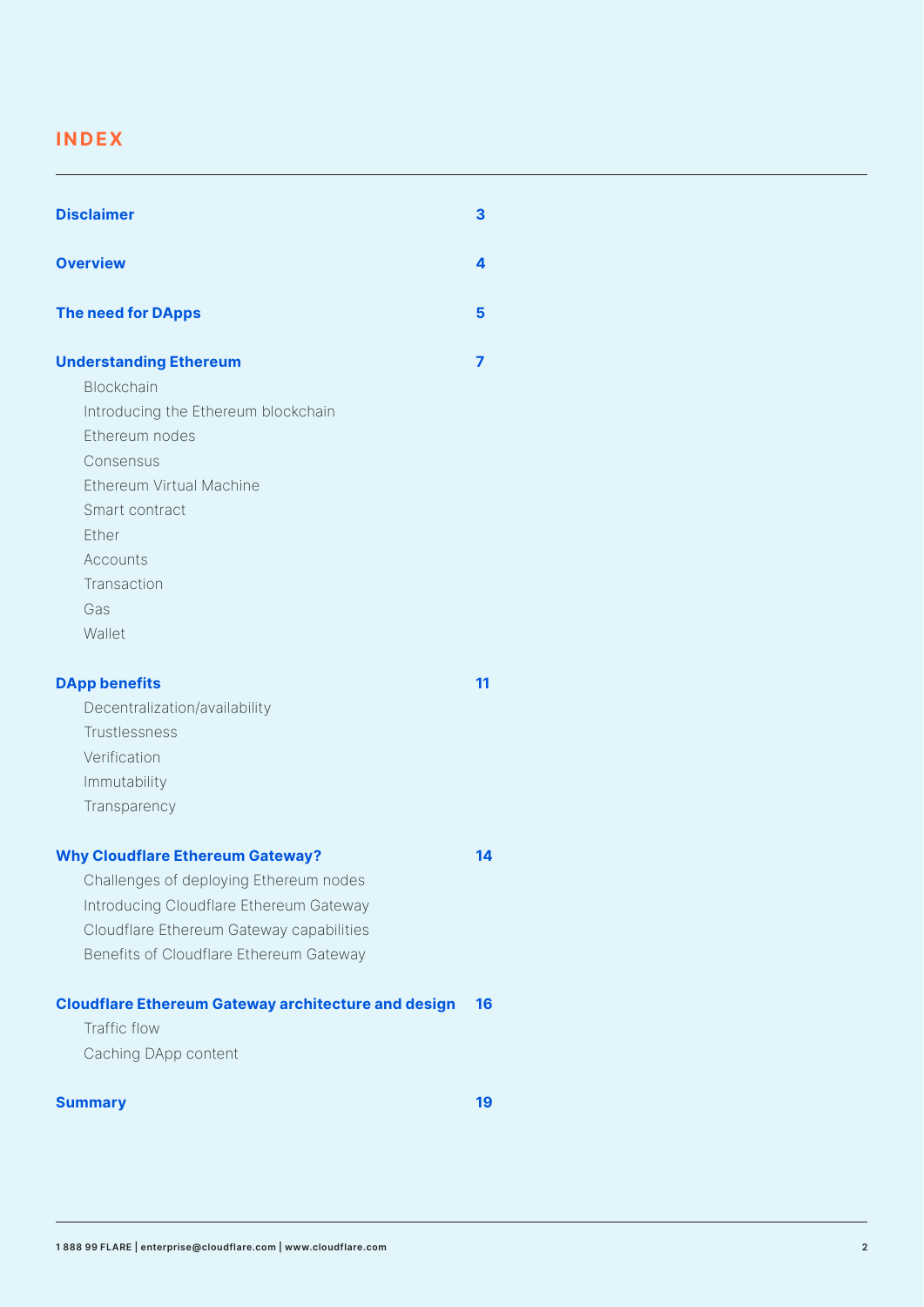# **Disclaimer**

The architecture and respective behavior of Cloudflare Ethereum Gateway as described in this document is what is intended for general availability (GA). As this document was written prior to GA, it is possible that some of the technical details, architecture, features, or decisions on what is released may change prior to GA.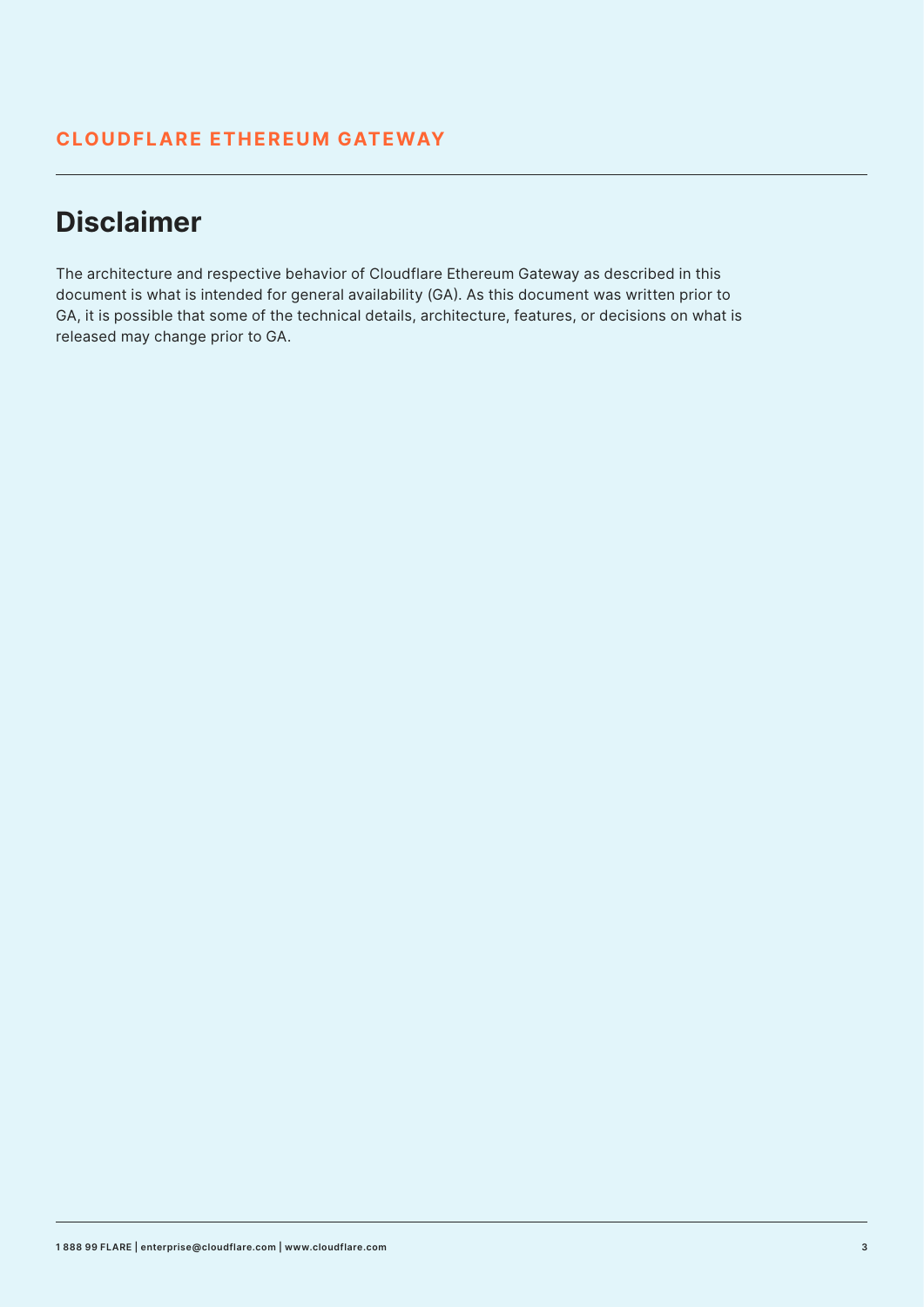# **Overview**

Ethereum is a decentralized, open source, programmable blockchain. A blockchain is a shared, distributed database that stores data in blocks that are ultimately linked together using cryptography, making verification easy and transparent.

There is no central authority within an Ethereum network. The nodes in an Ethereum network communicate with each other via a peer-to-peer (P2P) network, and the application is verified and distributed by every node. Ethereum can be used to deploy decentralized applications (DApps) and employs a trustless model in which users are not explicitly required to trust a central authority; thus, Ethereum can be seen as a key enabler of Web3, which incorporates concepts of decentralization for the Web.

Similar to how the Interplanetary File System (IPFS) is seen as a storage layer for Web3 as discussed in the **[Cloudflare IPFS Gateway Whitepaper](https://www.cloudflare.com/static/54d73aeacf1734b61716613905649bc5/Cloudflare_IPFS_Whitepaper.pdf)**, Ethereum can be seen as a compute layer for Web3. This whitepaper discusses the what and why of Ethereum and DApps, how Ethereum helps bring the decentralized application model to the decentralized web, and the benefits of Cloudflare Ethereum Gateway.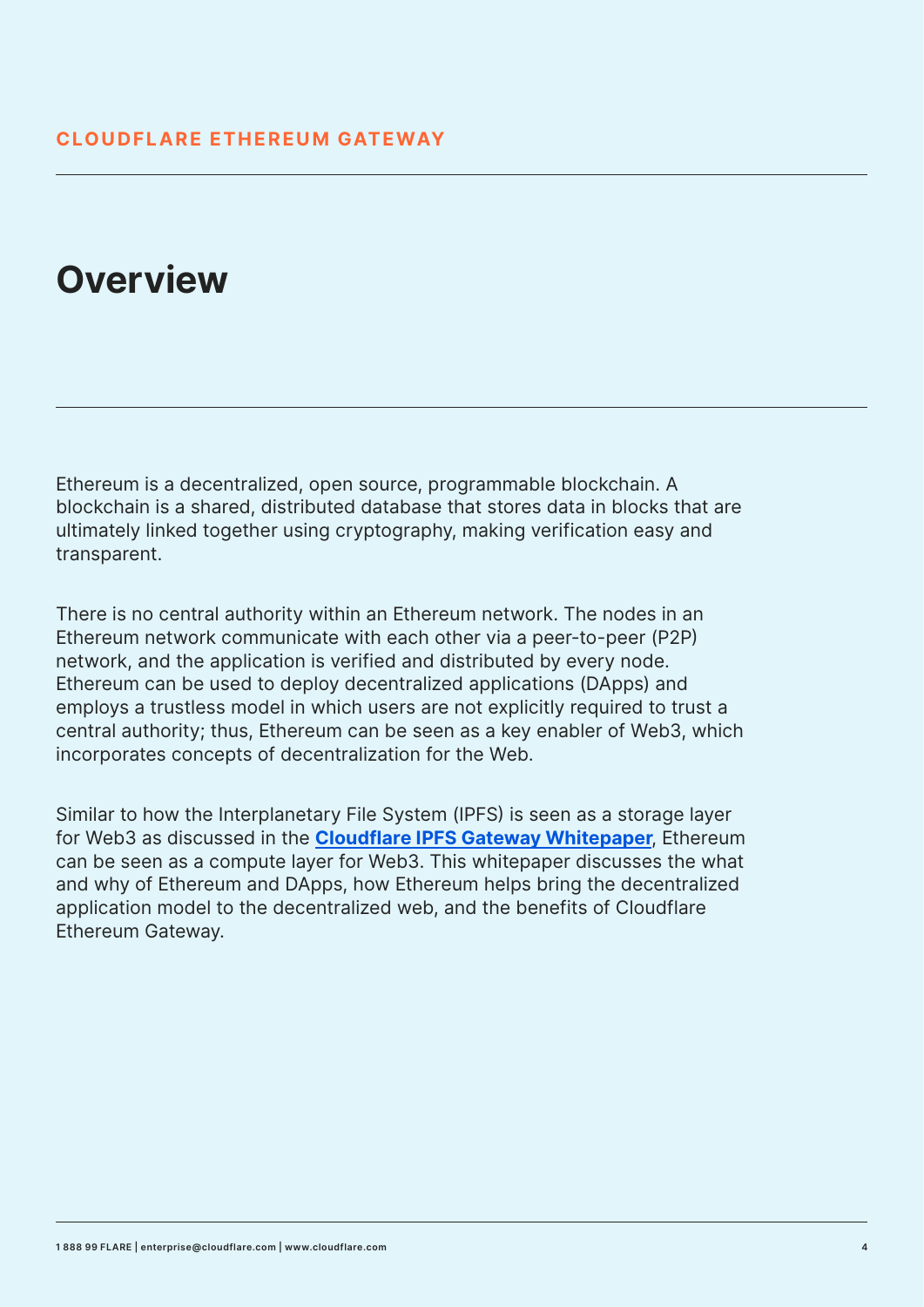### **The need for DApps**



Figure 1: Centralized application model

Applications deployed on the web today are centrally hosted, usually controlled by a single authority. These applications are deployed in private clouds on-premise, in colocation facilities managed by third parties, or on public cloud environments. In this model, the central authority operations could impact all aspects of the application. Users are locked in with the central authority in deciding whether or not to use its respective system or application. This is the fundamental aspect of how the current Web 2.0 model and respective applications work today. Figure 1 above shows a representation of centralized applications.

A few key items to note of the conventional centralized application model:

- End users must explicitly trust the centralized authority and respective application
- The central authority has full control of the the application or system and respective components
- The application's policies for behavior, transactions, results, and disputes are not fully transparent unless the central authority explicitly makes it so, and any dispute involves interaction with and judgment by this central authority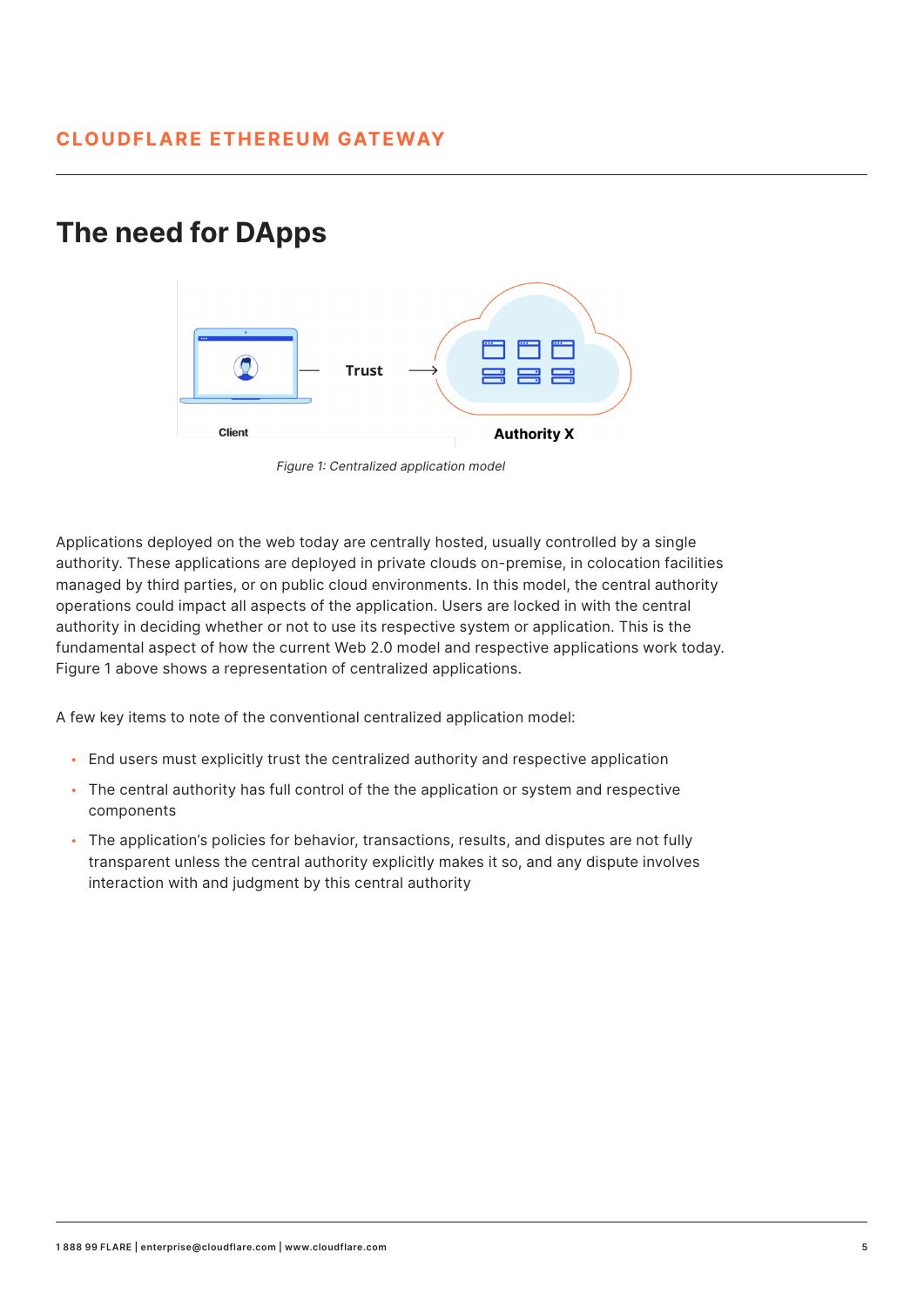A DApp has backend code running on a decentralized P2P network. The frontend user interface can be written in familiar, popular languages for user interaction and to access the backend.

With DApps, such as those that can be deployed on the Ethereum blockchain, there are some key tenets:

- 1. No requirement to trust a central authority
- 2. Independence from any central authority and transparency in application behavior, transactions, and results (the independence and transparency depend on all components of the application avoiding any reliance on a central authority)
- 3. Immutability and verification are implicitly built in

Decentralized applications, once deployed, do not depend on interaction with a central entity for the purposes of execution, verification, or disputes. The application resides on every node and behavior is governed by a set of rules and policies that are fully transparent. Figure 2 shows a representation of decentralized applications.



Figure 2: Decentralized application model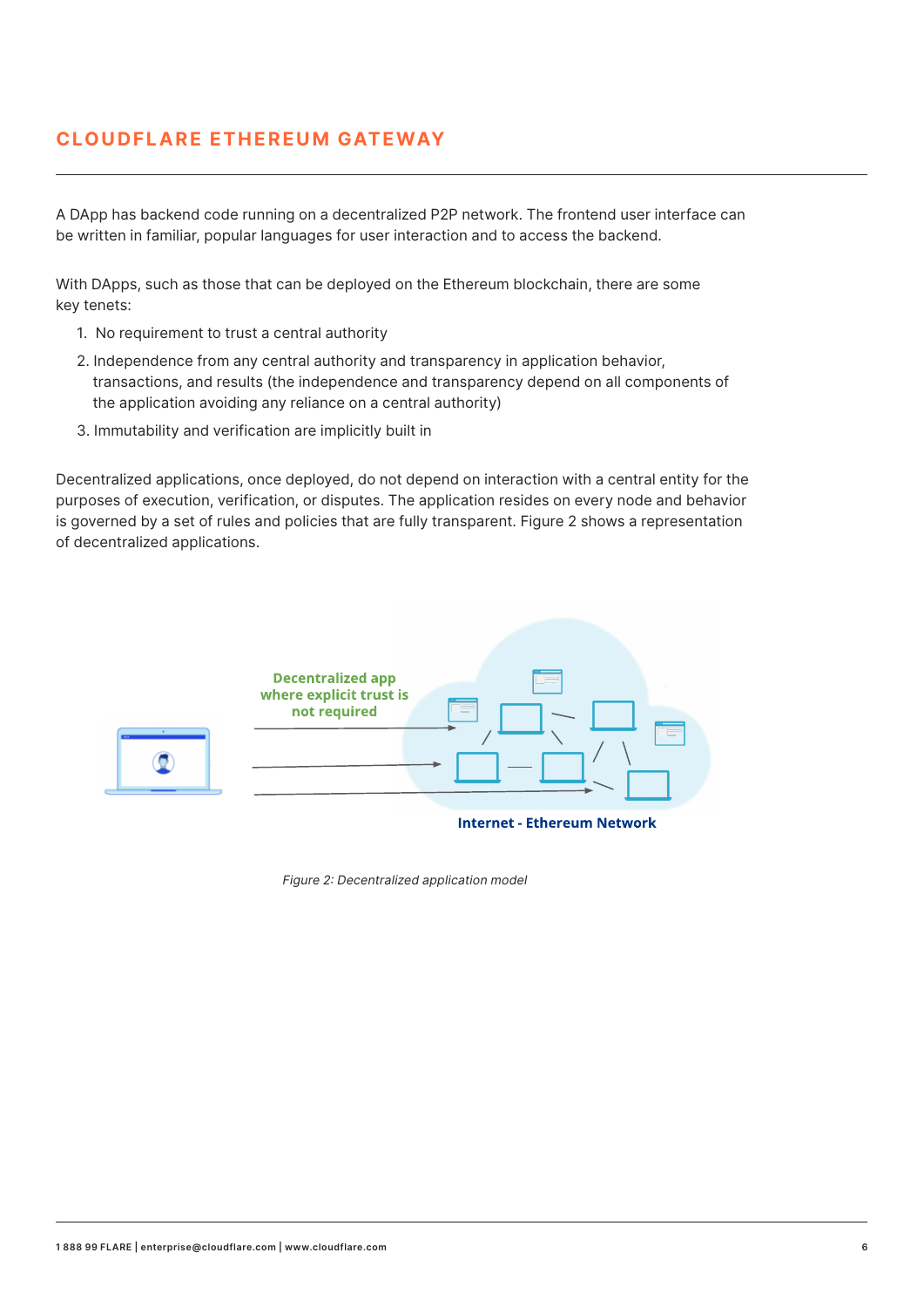# **Understanding Ethereum**

Ethereum is an application platform that can function as a compute layer for Web3. Both IPFS and Ethereum shift away from the centralized model of the web to a decentralized model where explicit trust of a central authority is not required and verification is built into the system. This document covers some foundational aspects of blockchain and Ethereum in order to provide an understanding of the benefits of Cloudflare Ethereum Gateway and how it fits into the broader ecosystem. For additional details and to better understand specific aspects of the Ethereum blockchain, see the **[Ethereum developer website](https://ethereum.org/en/developers/)**, which has detailed documentation and tutorials

Ethereum can be envisioned as a network of decentralized interconnected nodes that are able to communicate with each other using the same protocols for executing transactions, verification, and coming to consensus on the state of the collective environment.

The foundation of Ethereum is blockchain technology. The basics of blockchain are critical to understanding Ethereum and DApps. In the following section, blockchain is discussed from its initial application for digital currency, also known as cryptocurrency (most often associated with Bitcoin), to its evolution of being used as a programming platform for DApps (most often associated with Ethereum).

#### **Blockchain**

Blockchain is a shared, distributed database that stores data in blocks that are ultimately linked together using cryptography, thus making verification easy and transparent. A block consists of data and state stored in consecutive groups known as blocks.

The term "chain" refers to the fact that each block cryptographically references its parent thus, blocks are cryptographically chained together. Data in a block cannot be changed without changing all the subsequent blocks; this is due to the fact that the blocks are chained together. Changing all subsequent blocks is extremely difficult because of the work involved and because it would require consensus of the network. Consensus is another core aspect of blockchain and will be discussed in more detail later in this section; in brief, it can be seen as an agreement between nodes on the P2P network.



Figure 3: Blockchain: each block references hash of previous block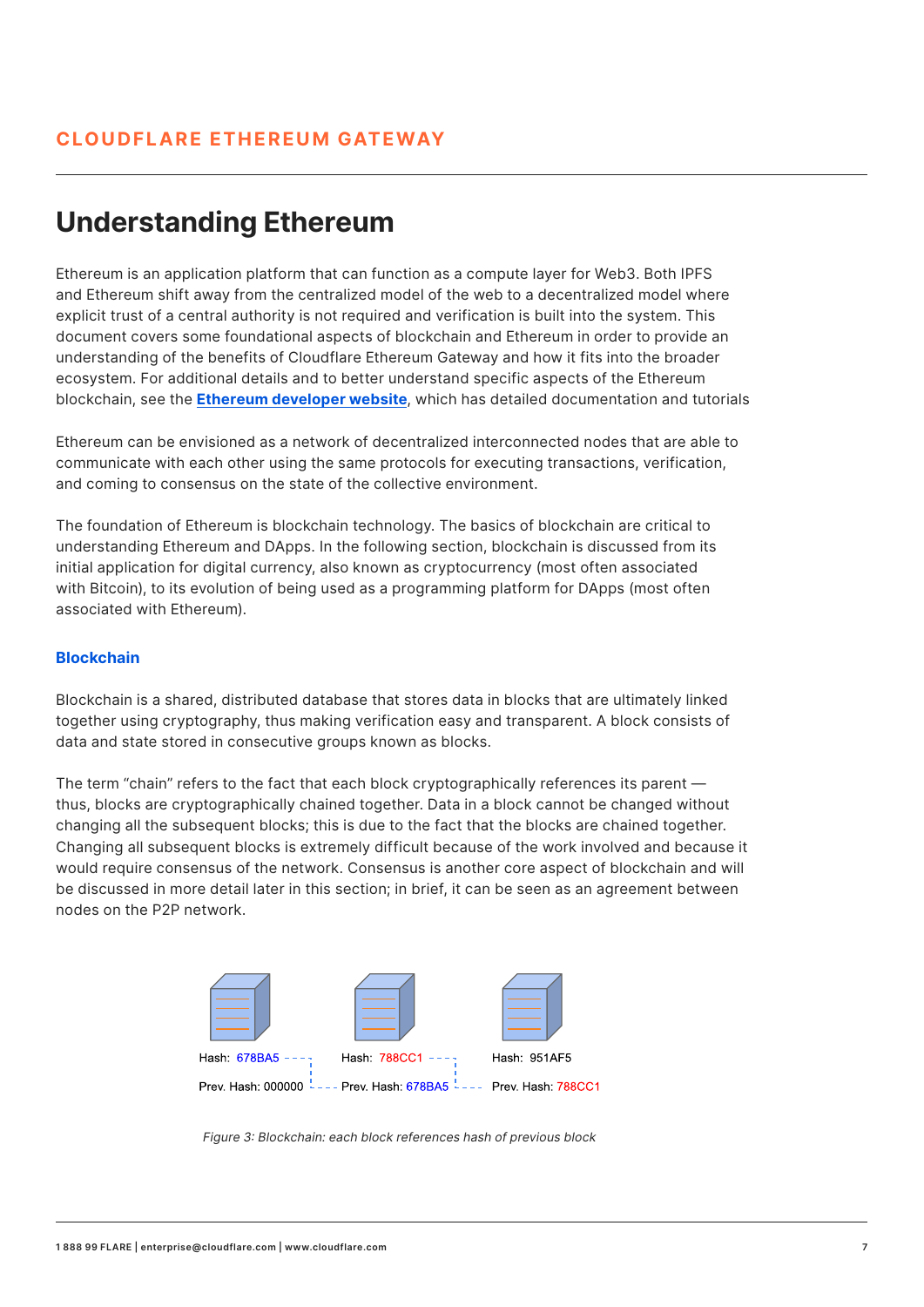Blockchain has traditionally been used to record transactions between people or entities. The transactions are recorded in a distributed ledger by every node on the blockchain's P2P network; the ledger entries are immutable and inherently verifiable via cryptographic hashing.

Bitcoin was the first time blockchain was widely introduced and used, with the use case being digital currency. Digital currencies or cryptocurrencies have had a major impact on society and financial markets with a combined market cap of over one trillion dollars as of the time of this writing. Since the introduction of Bitcoin, many different blockchains focused on different use cases and with varying features and capabilities have been introduced, although the foundational aspects of blockchain remain the same.

#### **Introducing the Ethereum blockchain**

As mentioned prior, blockchain technology is an enabler of DApps and Web3 due to its characteristics of decentralization, trustlessness, immutability, verification, and transparency.

The focus and application for the Bitcoin blockchain is financial transactions. Ethereum expands upon the foundation and use cases of the Bitcoin blockchain by providing a blockchain that can store and run code — a programmable blockchain.

There are many resources for diving deeper into the inner workings of blockchain and Ethereum, and a deep dive into these subjects is outside the scope of this document. However, there are some important core concepts that should be understood, discussed in the following sections.

#### **Ethereum nodes**

In the Ethereum network, all nodes communicate with each other through a P2P network. There are a number of protocols and subprotocols involved in Ethereum node discovery and communication. In short, nodes discover each other over UDP/IP, and the follow-up communication of sending messages and blocks happens over TCP/IP using the Ethereum Wire Protocol (eth/66 is the current version at time of writing). This protocol facilitates the sending and receiving of blocks and respective blockchain information between peers.

Although all nodes communicate with each other, not all nodes perform the same functions. Nodes have the entire Ethereum blockchain downloaded and participate in block validation to verify all blocks and states. A "miner" is a node that is used to create blocks in the blockchain. This process in which new blocks are created is called "mining." Miners process blocks and other nodes verify that the transactions included in a block by a miner are valid. As miners are nodes, miners both validate transactions and add new blocks to the blockchain.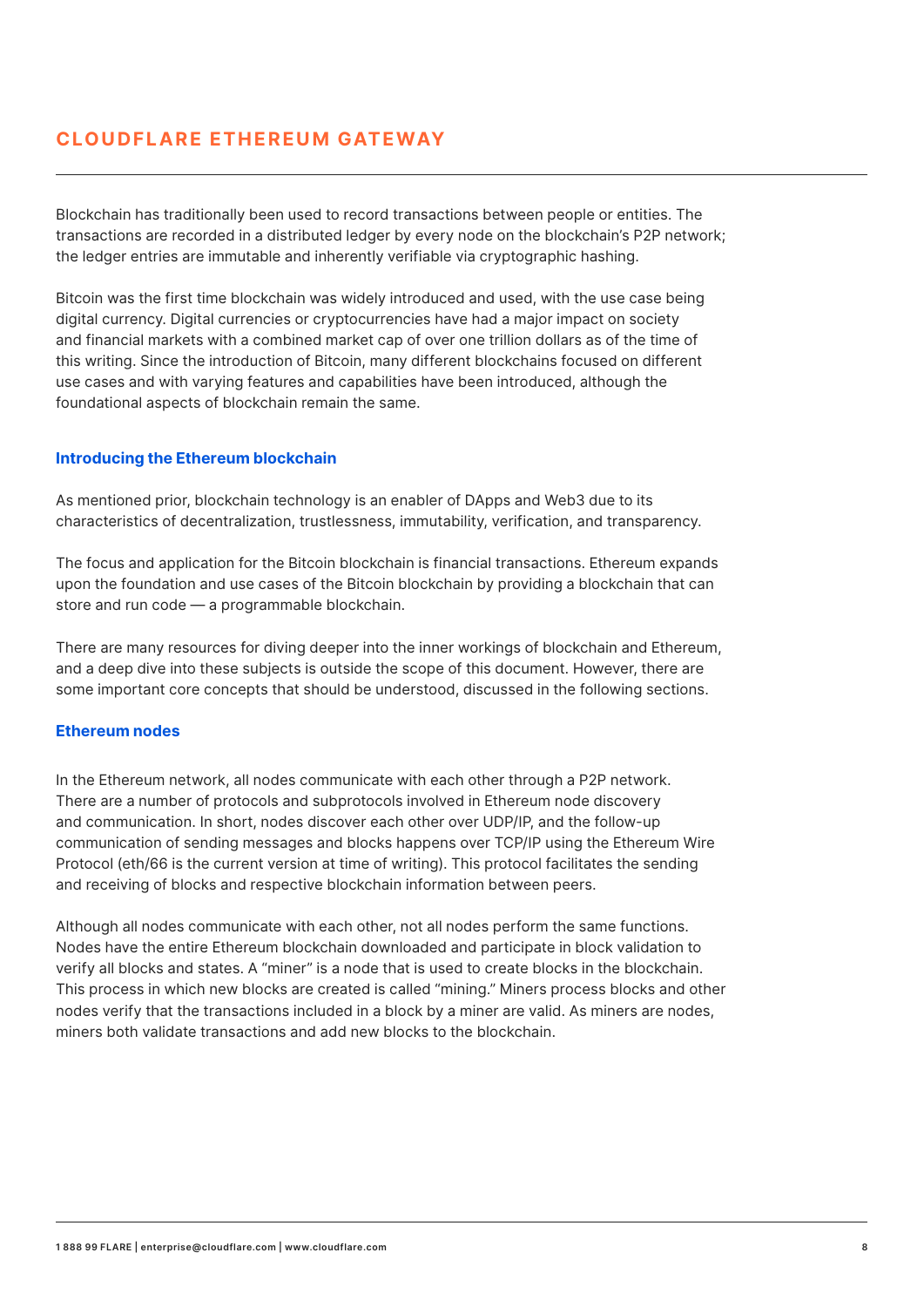#### **Consensus**

Every node in the Ethereum network validates each new block and the resulting final chain. Eventually every node on the network has the same data and agreement on the blockchain state. This agreement between nodes on the network is referred to as consensus. The method of consensus depends on the consensus protocol used. Consensus is critical to the blockchain to ensure the correct information is recorded and to prevent malicious behavior and attacks.

At the time of this writing, the mining method of the consensus protocol used by the Ethereum blockchain is Proof-of-Work (PoW), which is often referred to as the consensus protocol for blockchain. PoW requires miner nodes to find a solution to a cryptographic hash puzzle that involves significant compute resources. Solving the puzzle involves hashing together random numbers via trial and error to discover the solution.

PoW is resource-intensive in regards to both hardware and electricity. To address these resource concerns, there are plans in the near future to move to a different consensus mechanism for Ethereum called Proof-of-Stake (PoS). PoS is not as resource-intensive as PoW because validators are not competing with each other; they are selected at random from a subset of nodes having met certain criteria. As such, mining is not required; the selected node creates the respective block when chosen and, when not selected, validates other blocks.



Figure 4: Consensus on Ethereum network

#### **Ethereum Virtual Machine**

The Ethereum Virtual Machine (EVM) is a virtual computer whose state is agreed upon and stored by each node of the Ethereum network. Any node on the network can broadcast a request for nodes on the network to perform an operation that will be verified, validated, and executed. The execution of the requested operation results in a state change in the EVM. The new state is then committed and propagated throughout the network.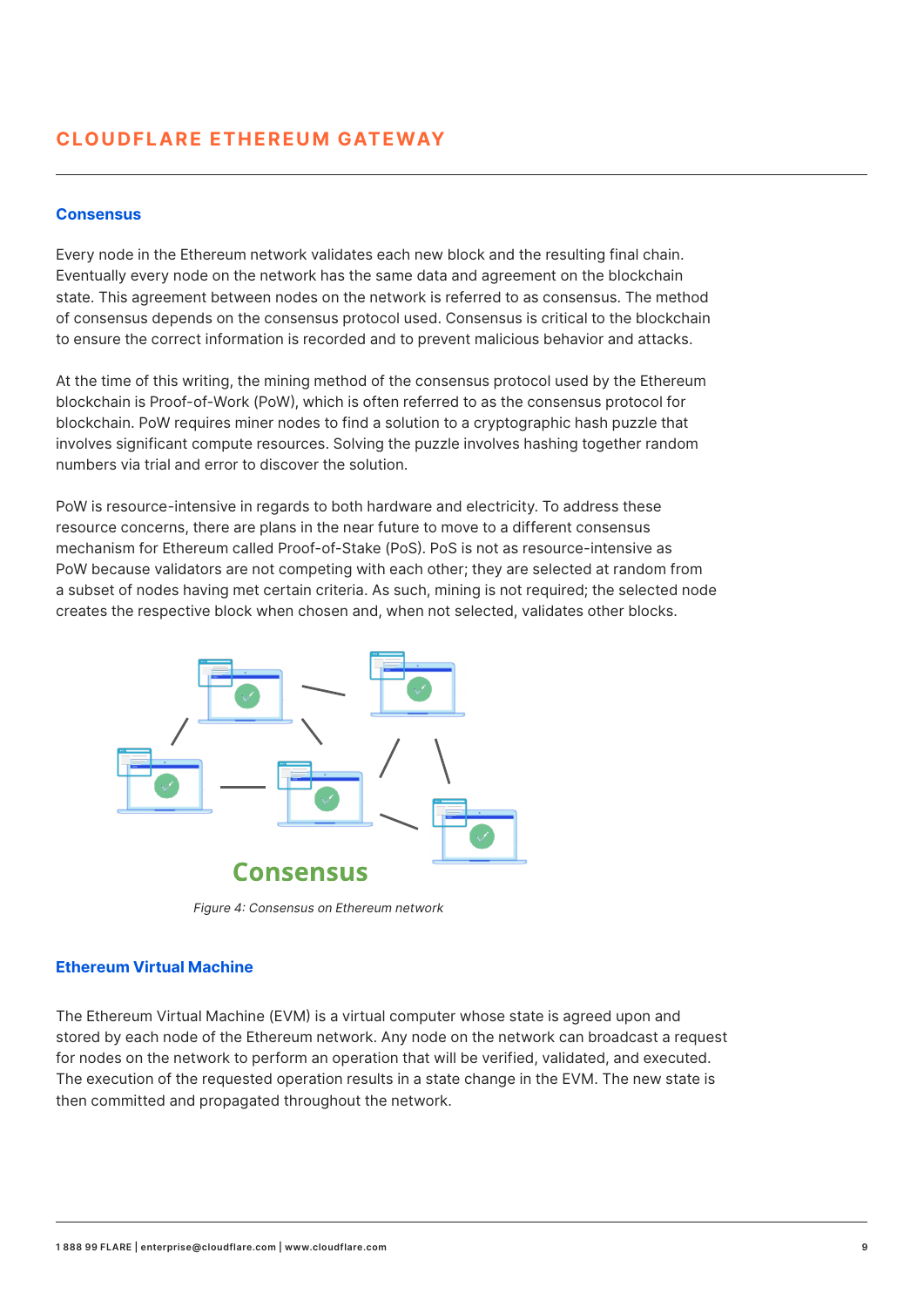#### **Smart Contract**

"Smart contract" is the term for code that resides on the Ethereum blockchain and can be executed by any node on the network. Smart contracts are used to perform operations like the transfer of digital assets or recording information on the blockchain. There are usually some conditions enforced by the smart contract that have to be met for the operation to be successful; the logic and conditions are fully transparent.

Solidity is the programming language most often used to write Ethereum smart contracts, and it compiles down to EVM bytecode. DApps can consist of a single or multiple smart contracts. The EVM executes smart contracts.

#### **Ether**

The work required to add blocks to the blockchain is not free. Miners are paid in Ethereum's native cryptocurrency called Ether (ETH). This provides incentive for the miners to do work and is typically referred to as a "gas fee" paid for by the requestor. Another positive impact of this fee is that it prevents attackers from making unnecessary and malicious requests.

#### **Accounts**

Ether is stored in an account. There are two types of accounts: 1.) contract accounts and 2.) externally owned accounts.

Contract accounts are created when a smart contract is deployed to the Ethereum network. Contract accounts are controlled by code. There is no associated public/private key pair, and a smart contract cannot sign transactions or messages.

External accounts are controlled by anyone with the private keys. There is a public and private key associated with an external account; the private key is used to digitally sign transactions. The private key is also used to create the public key and Ethereum address or account to which Ether can be sent.

The EVM state contains all accounts and account balances.

#### **Transaction**

A "transaction" refers to code execution on the EVM. A transaction can consist of sending/ receiving Ether, publishing a smart contract, and executing code within a smart contract. Accounts initiate and cryptographically sign transactions using their respective private keys, which results in an update to the state of the Ethereum network.

Miners group transactions together into blocks, and these blocks are executed and added to the blockchain.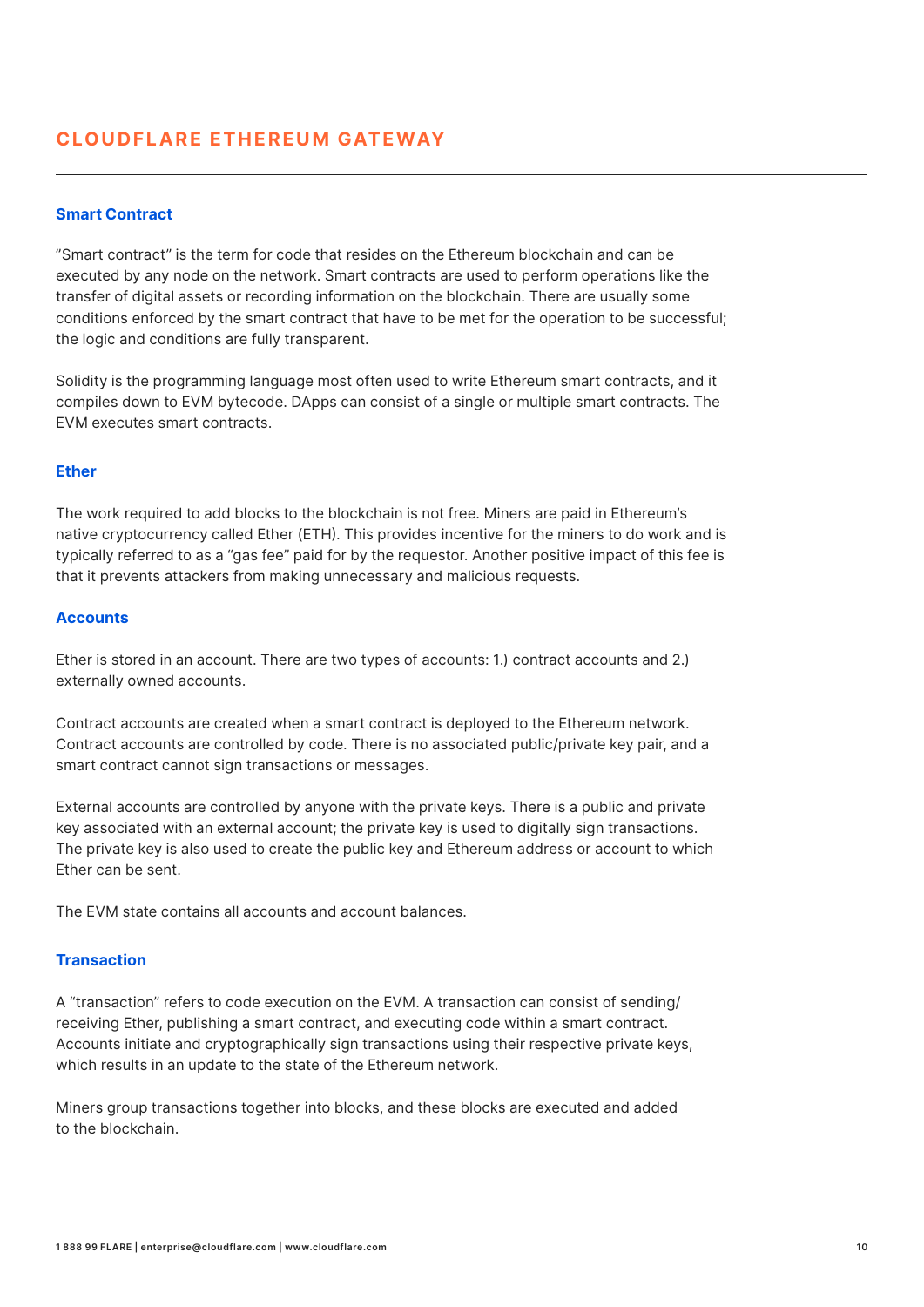#### **Gas**

Transactions on the Ethereum blockchain require work. Miners have to add new blocks and respective transactions to the blockchain. The cost of the work is paid through Ether and varies based on the complexity and respective computational work required; this cost in Ethereum is referred to as Gas.

#### **Wallet**

A wallet is a frontend to a user's Ethereum account and allows users to interact with their account (for example, transferring Ether to or from the user's account).

When a user transfers Ether, deploys a contract, or executes a method in the contract, an Ethereum transaction is actually being created. This Ethereum transaction is signed with the user's private key and contains several properties: the transaction hash, receiver address information, value, etc. The entire process for adding a transaction, from submitting a transaction, mining, and consensus to receiving a reply, can take anywhere from 15 seconds to hours.

To access a DApp on the Ethereum network, users need to have a Web3 client or an Ethereumenabled browser such as Metamask. Metamask provides a plugin for mainstream browsers like Chrome. Metamask is also a crypto wallet that can be used to store, send, and receive Ether.

# **DApp benefits**

The components of the Ethereum blockchain discussed above allow for customers to develop DApps that have some important characteristics:

#### **Decentralization/availability**

Transactions are not processed by a central authority that has full control of the application and respective process. Instead, the transaction is processed by a node on the P2P blockchain network and all participants in the network independently verify it. The architecture shifts from a server host-centric model to a more decentralized distributed model (P2P network). This decentralization provides for 1.) independence from any central authority, and 2.) inherent high availability, as the application data is available across all nodes on the network

Figure 5 and Figure 6 below show the difference between the current centralized model (serverbased) and the decentralized model (P2P).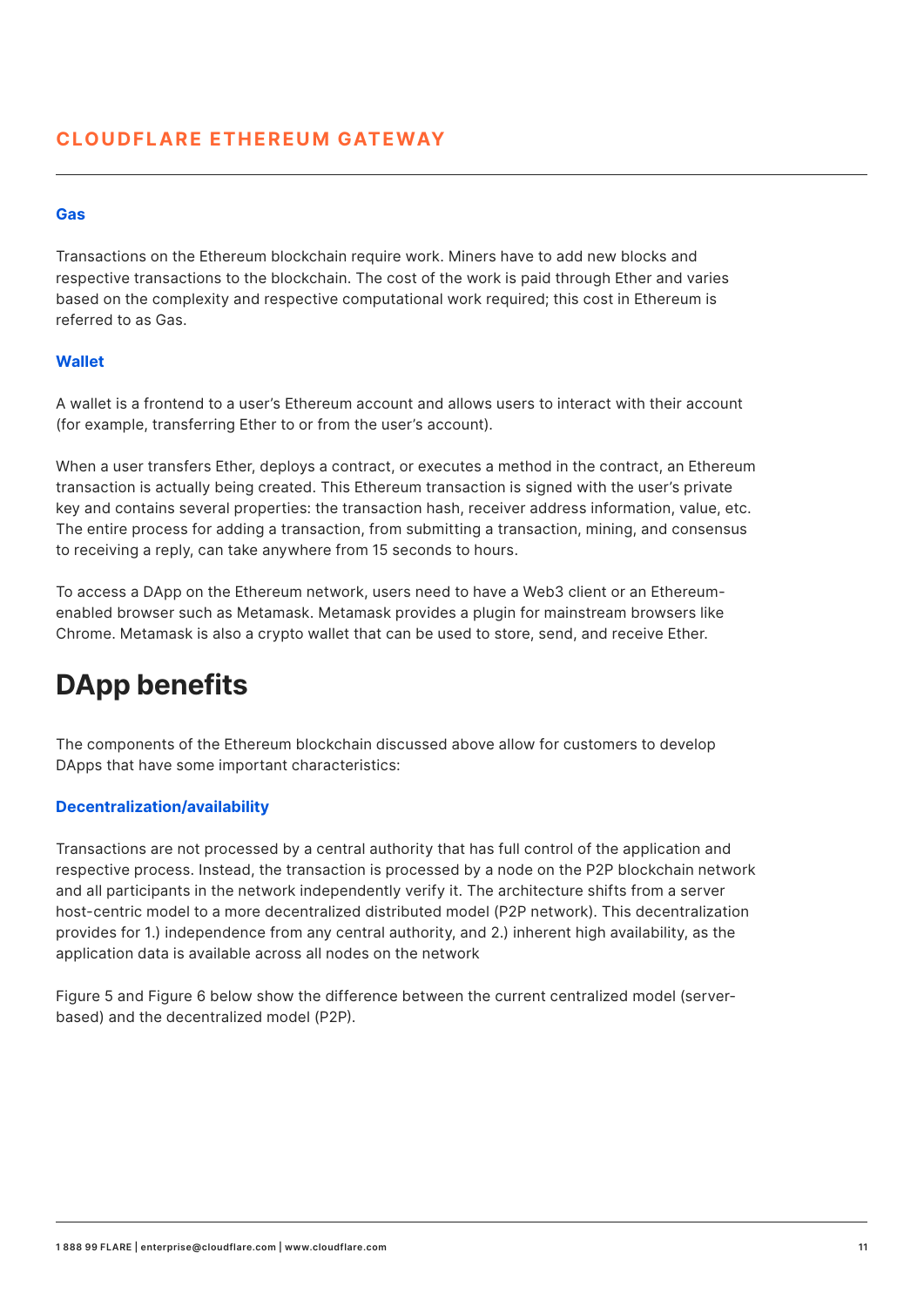

#### **Trustlessness**

Unlike a traditional app, there is no requirement to explicitly trust a single authority. The contract and consensus mechanism ensures behavior and conditions. Note that the trustlessness is in respect to the decentralized application on the Ethereum blockchain and deterministic results.



Figure 7: Contract and consensus mechanism ensures behavior and conditions

#### **Verification**

Every transaction and block is uniquely identified via cryptographic hash and stored on the blockchain, allowing for easy verification and auditing.



Figure 8: Blocks and respective transactions can be easily verified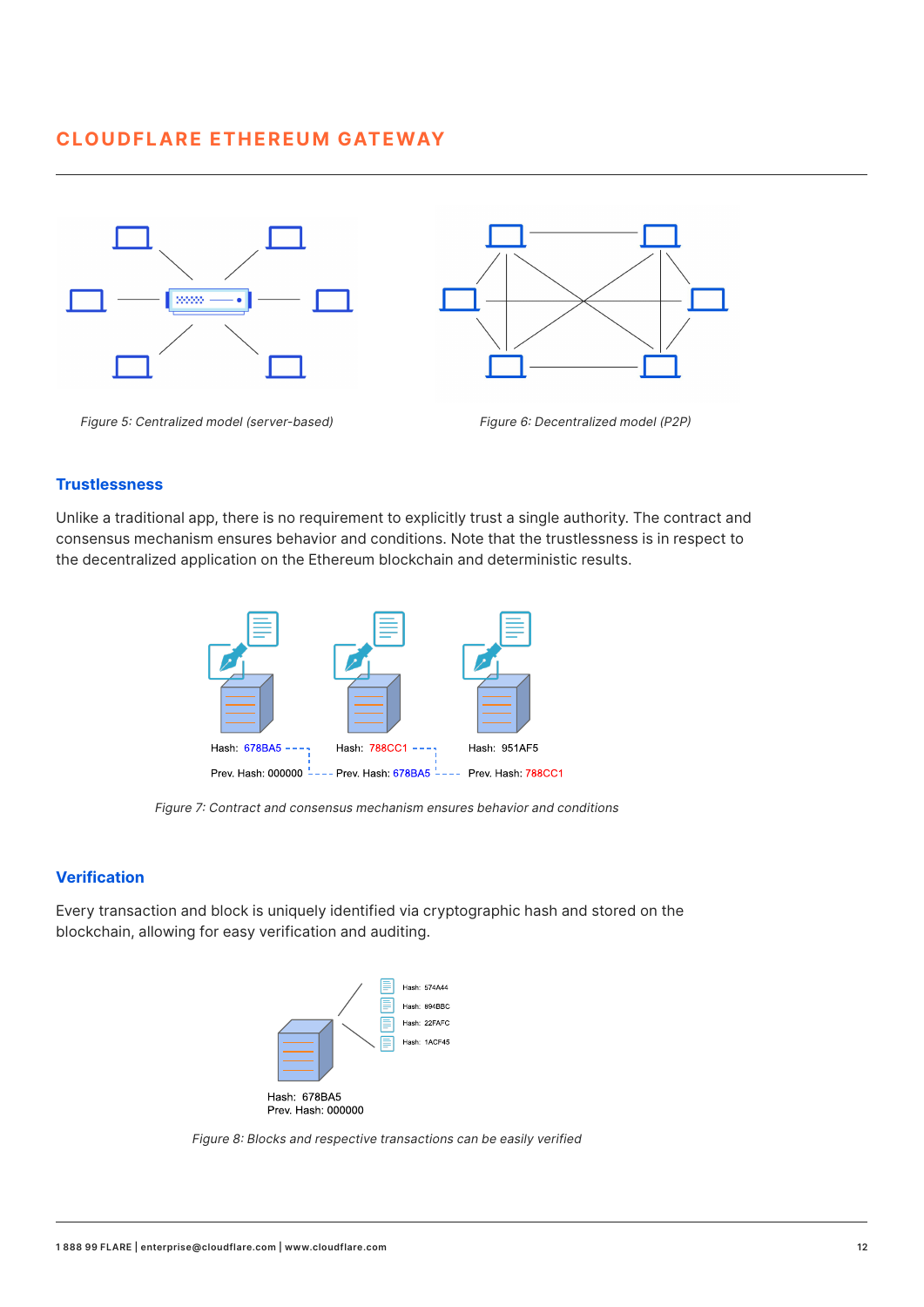#### **Immutability**

Transactions are immutable. One of the core aspects of blockchain is that transactions and data cannot be modified retroactively. Any change would require changing all subsequent blocks, which is difficult due to the work and consensus that would be required. Since blocks are verified by every node, if one of the nodes tried to maliciously alter an outcome and propagate the result to other nodes, the other nodes would detect the malicious behavior during their respective validation and reject the malicious transaction.



Figure 9: Contract and consensus mechanism ensures behavior and conditions

#### **Transparency**

Application logic is transparent; execution and result is solely determined by code.



Figure 10: Blocks and respective transactions can be easily verified

Since DApps do not have any central authority processing and intervening in a transaction, a transaction's outcome is solely based on the logic of the smart contract, which is transparent for everyone to see, and the validation by the nodes on the Ethereum network.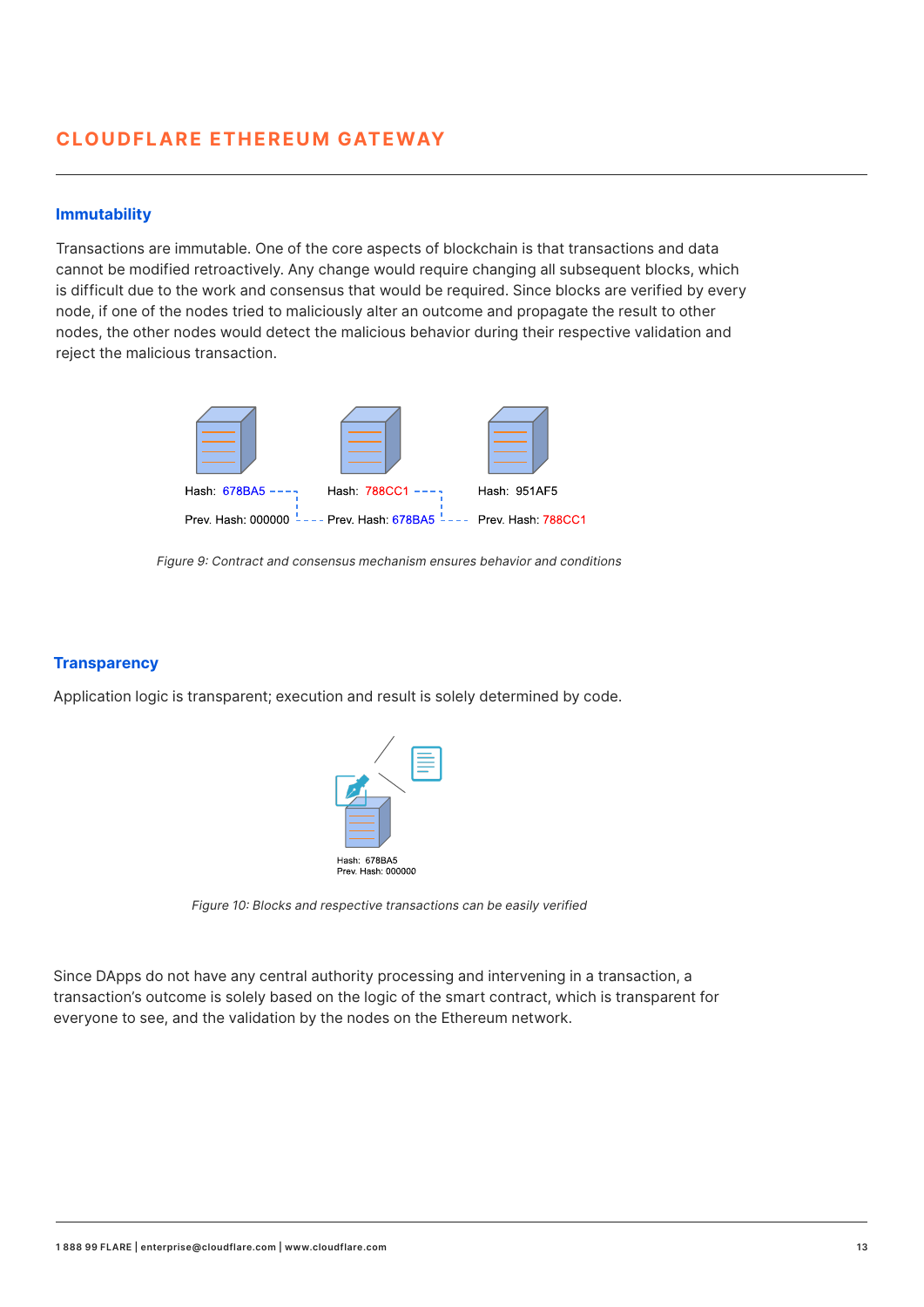# **Why Cloudflare Ethereum Gateway?**

Companies have adopted and deployed DApps for a variety of use cases such as authenticity tracking, lending, gaming, and NFT marketplaces, to name a few. But although there is tremendous interest and momentum, DApps are still in the early phases of adoption with new use cases being discovered.

#### **Challenges of deploying Ethereum nodes**

To deploy DApps today using the Ethereum blockchain, users need to have an Ethereum node deployed to make API calls to for accessing the Ethereum blockchain and deploying DApps. There are several challenges users and developers face here:

- Deploying an Ethereum node can be time consuming and requires understanding of infrastructure details to set up effectively
- Configuration of Ethereum nodes is challenging and error-prone
- Deploying full Ethereum nodes is resource-intensive in addition to certain hardware requirements and the electricity required to keep notes online continuously, the entire Ethereum blockchain must be downloaded (for full nodes this is currently over 1 TB and growing); additionally, bandwidth usage per node can be several terabytes per month
- Users/developers must maintain the Ethereum nodes
- Users/developers are responsible for securing the Ethereum nodes and addressing any security updates

#### **Introducing Cloudflare Ethereum Gateway**

Cloudflare Ethereum Gateway makes deploying and accessing DApps and the respective Ethereum blockchain easier. The Ethereum Gateway provides a standard JSON RPC API over HTTP for making requests to the Ethereum network.

Cloudflare Ethereum Gateway can be seen as a bridge between Web 2.0 and Web3: it allows for access to the Ethereum network over HTTP, and users and developers alike are no longer required to maintain and monitor their own nodes.

With Cloudflare Ethereum Gateway, customers can start leveraging the Ethereum blockchain and make the Ethereum network accessible via HTTP over their own domain. Combined with the **[Cloudflare IPFS Gateway](https://www.cloudflare.com/static/54d73aeacf1734b61716613905649bc5/Cloudflare_IPFS_Whitepaper.pdf)**, customers have decentralized web and resource hosting with all the benefits of the Cloudflare global network — performance, reliability, and security.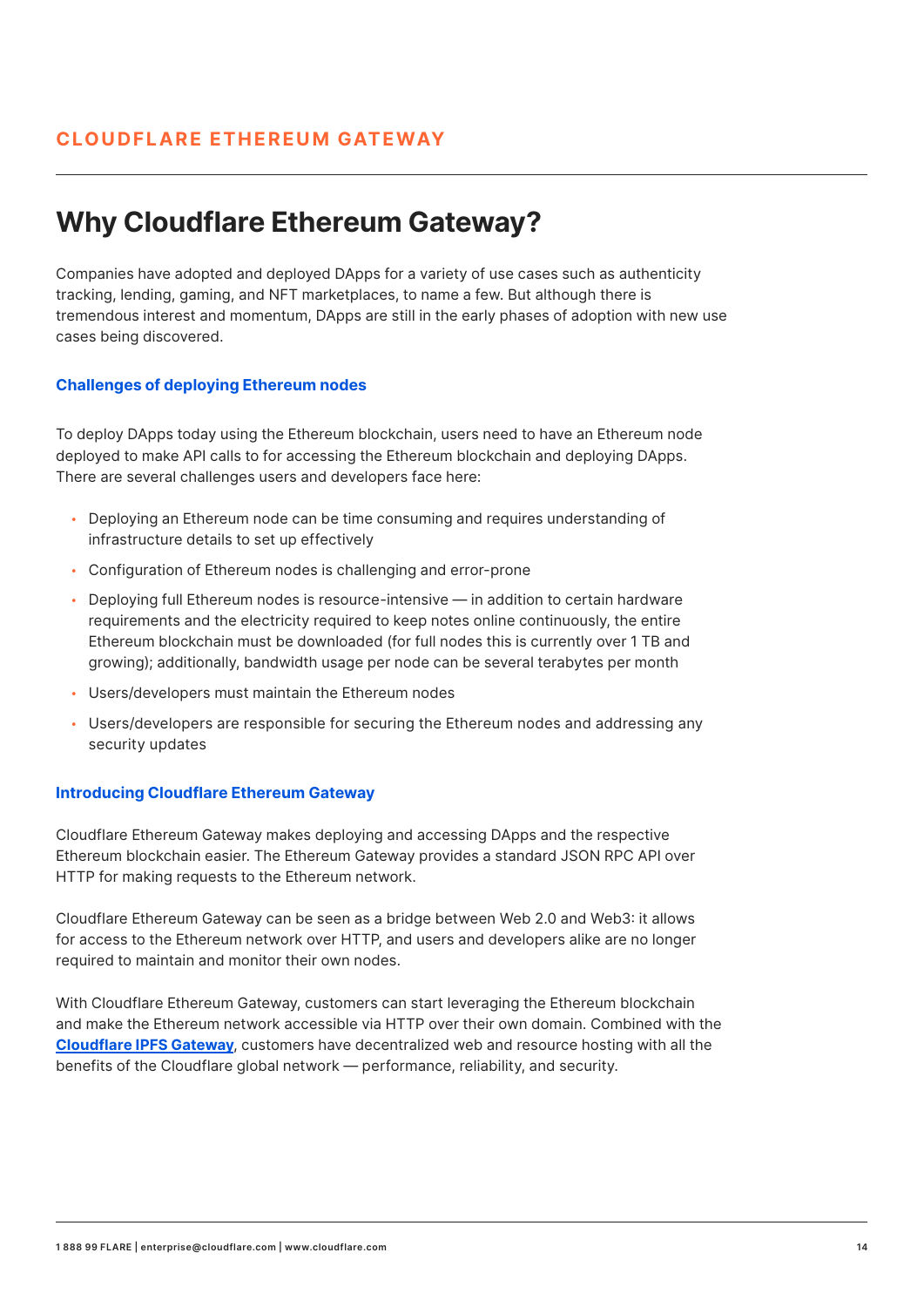#### **Cloudflare Ethereum Gateway capabilities**

Cloudflare Ethereum Gateway provides the following capabilities:

#### **1.) Easily access the Ethereum network**

Customers can easily access the Ethereum network for read and write operations to the Ethereum blockchain without having to deploy and secure their own Ethereum nodes. Cloudflare Ethereum Gateway acts as an API endpoint and offers the security, reliability, and performance benefits of the Cloudflare platform. Cloudflare Ethereum Gateway provides an easily accessible API endpoint over HTTP for the Ethereum network.

#### **2.) Interact with the Ethereum blockchain through custom domain names**

Cloudflare Ethereum Gateway allows customers to use their own domain names; JSON RPC queries over HTTP can be sent to custom domain names.

#### **3.) Leverage CDN for Ethereum content caching for performance and reliability**

Cloudflare Ethereum Gateway acts as a cache in front of the Ethereum network. When using Cloudflare Ethereum Gateway, customers benefit from the Cloudflare CDN, which can cache Ethereum content close to users for low latency and improved overall performance. The results of prior requests will be cached for a short period of time for increased performance.

#### **4.) Single pane of glass for Ethereum Gateway and Cloudflare security, reliability, and performance capabilities**

Customers can use Cloudflare Ethereum Gateway and manage their full security model and additional Cloudflare reliability and performance capabilities through a single pane of glass.

#### **Benefits of Cloudflare Ethereum Gateway**

**1.) Ease of Access:** An easy way to access the Ethereum network that does not require installing and running any special software.

**2.) Security:** Since users are not installing any software but rather leveraging the Ethereum gateway, the burden of security is moved to Cloudflare, which leverages its global Anycast infrastructure to provide **[enhanced security](https://blog.cloudflare.com/cloudflare-thwarts-17-2m-rps-ddos-attack-the-largest-ever-reported/)**.

**3.) No maintenance/monitoring:** Since Cloudflare is providing a gateway to the Ethereum network, there is nothing for customers to maintain. Cloudflare maintains and monitors security, reliability, and performance.

**4.) Reliability:** Cloudflare's global Anycast network provides a high level of **[reliability and](https://www.cloudflare.com/network/)  [availability.](https://www.cloudflare.com/network/)**

**5.) Performance:** [The Cloudflare Ethereum Gateway benefits from Cloudflare's enhanced](https://www.cloudflare.com/network/)  [security, reliability, availability, and performance capabilities. Cloudflare's network consists of](https://www.cloudflare.com/network/) **[data centers in over 100+ countries.](https://www.cloudflare.com/network/)**

With Ethereum content caching, content can be served from the data center closest to the user.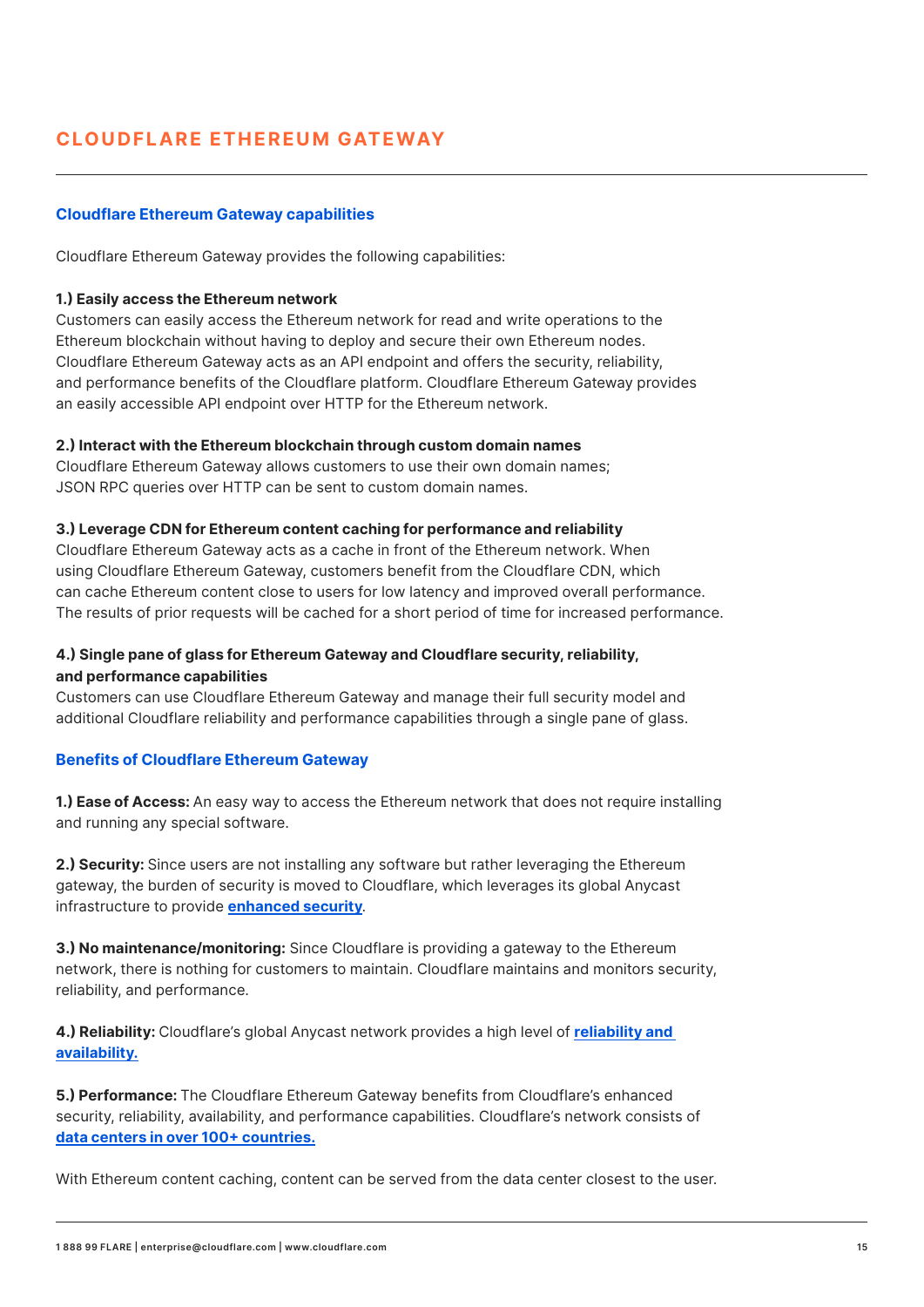# **Cloudflare Ethereum Gateway architecture and design**

Cloudflare Ethereum Gateway provides an HTTP-accessible interface to the Ethereum network, thus allowing users to easily deploy applications and read or write to the Ethereum blockchain. The below diagram depicts the Cloudflare Ethereum Gateway architecture.



Figure 11: Cloudflare Ethereum Gateway

There are several important items to note:

- Within the DNS for the respective domain, a CNAME will automatically be created that points to ethereum.cloudflare.com.
- The Ethereum Gateway can accept both read and write requests via **[JSON RPC API calls.](https://eth.wiki/json-rpc/API)** Each request contains a valid method parameter and respective params for the method. Below is an example to read the block that is at number 0x2424. Find more details and supported methods **[here.](https://developers.cloudflare.com/distributed-web/ethereum-gateway/interacting-with-the-eth-gateway)**

curl https://cloudflare-eth.com -H 'Content-Type: application/json' --data '{"jsonrpc":"2.0","method":"eth\_getBlockByNumber","params":["0x2424", true],"id":1}'

- The Ethereum Gateway has a Cloudflare Workers code component that runs on servers globally across Cloudflare data centers. These data centers are located across 100+ countries, reaching 95% of the Internet-connected population globally within **[50 ms while](https://blog.cloudflare.com/250-cities-is-just-the-start/)  [providing 100 Tbps of network capacity and DDoS protection.](https://blog.cloudflare.com/250-cities-is-just-the-start/)**
- Cloudflare runs Ethereum nodes protected by Cloudflare network and security capabilities. The Cloudflare Workers code makes API calls to the Cloudflare Ethereum nodes, which in turn access their respective Ethereum blockchain database.
- Cloudflare Ethereum nodes peer with Ethereum nodes on the public network; the public Ethereum network can be reached as needed. Cloudflare operates full Ethereum nodes. For any modification to the blockchain, Cloudflare nodes place transactions in the local mempool and propagate them; miners on the public Ethereum network execute transactions from the mempool and add new blocks to the blockchain.
- Since Cloudflare's network leverages Anycast, users will always access the data center closest to them. Additionally, the Anycast network ensures high availability and automatically reroutes to another data center upon any issue.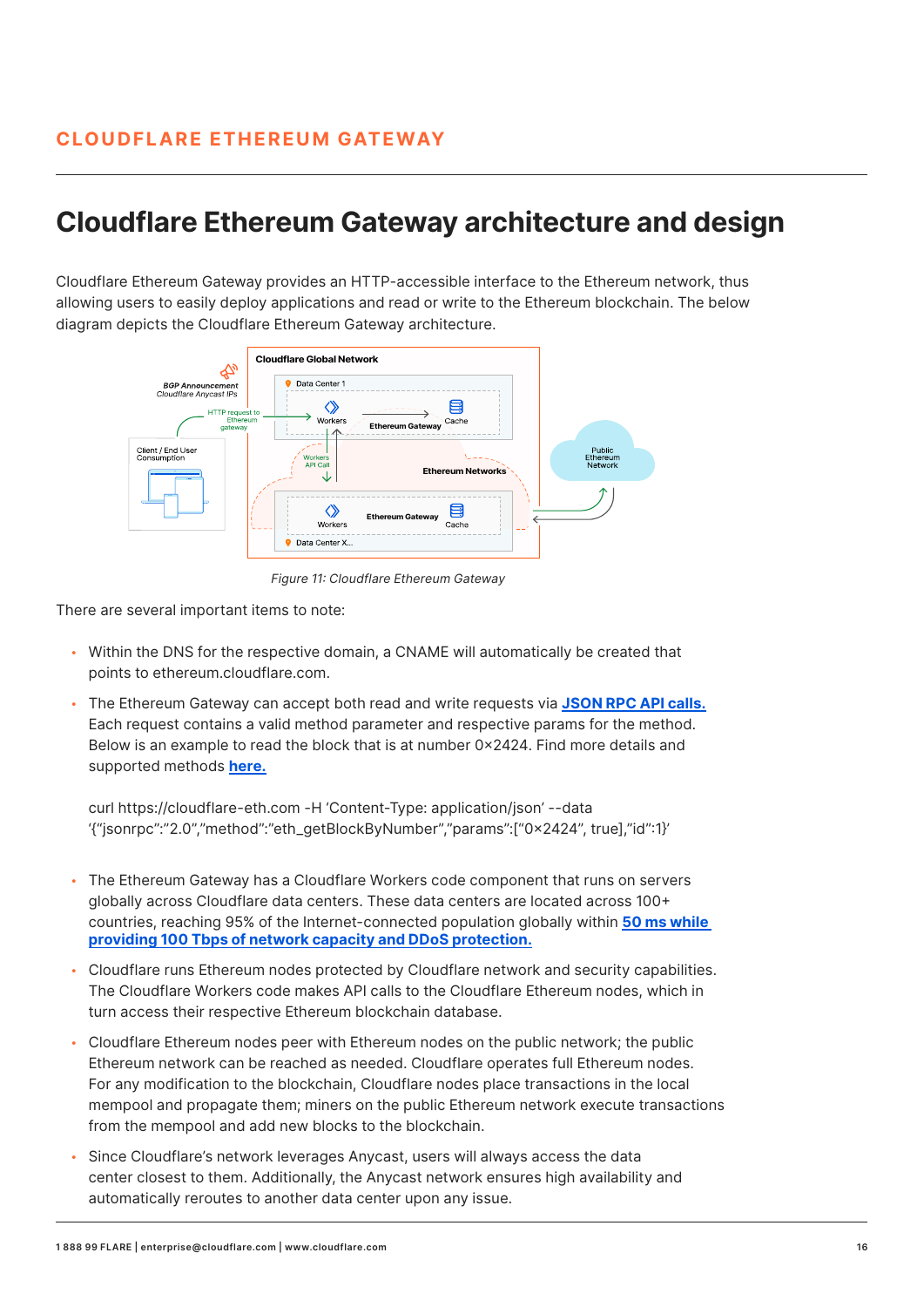#### **Traffic flow**

Figure 12 below describes the traffic flow from a DApp perspective from the client to the Ethereum network via Cloudflare Ethereum Gateway. A few important points to note:

- Using a Web3-enabled client, users access a site and perform an operation that makes a JSON RPC API call to a customer's custom domain that is using Cloudflare Ethereum Gateway.
- The CNAME record in the customer's DNS resolves to the Cloudflare Ethereum Gateway. The JSON RPC API call is sent over HTTP to Cloudflare Ethereum Gateway and is received by the closest Cloudflare data center to the user.
- A Cloudflare Workers script receives the API call. If the API call is a read operation and requested content is cached, the Workers script will respond via HTTP to the client with the requested information. If the requested content is not cached, it will first be requested via API call to Cloudflare Ethereum nodes, cached at the edge, and returned via HTTP response to the client.
- If the API call received is a transaction or write operation, the Ethereum Gateway will make an API call to the Cloudflare Ethereum nodes, and the transaction is placed in the local mempool and propagated to peers. A transaction ID is returned to the Ethereum Gateway, which is then returned to the client via HTTP response.
- Miner nodes take transactions from the mempool and place them into a block to execute.
- The new block to add to the blockchain is validated, consensus is reached, and the block is added to the blockchain and propagated to the rest of the network.



Figure 12: Traffic flow for Cloudflare Ethereum Gateway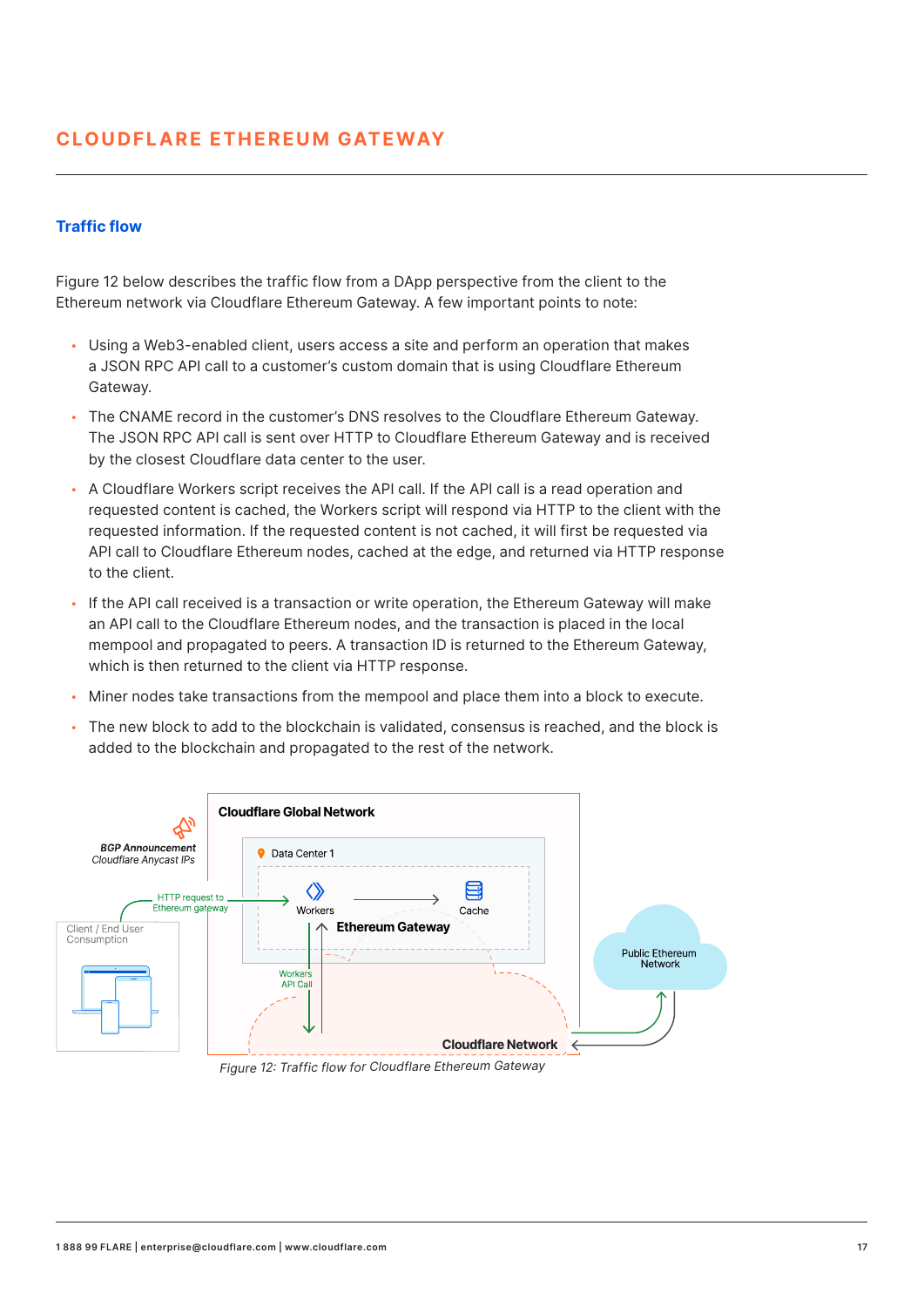#### **Caching DApp content**

Cloudflare leverages its global network for caching Ethereum API responses closest to the user, improving performance. As shown in the above diagram, Workers caches the Ethereum API responses, although this is only applicable for read API calls.

Figure 13 below demonstrates the traffic flow when the same API request comes in and the response is cached. Workers does not need to make another API call to the Cloudflare Ethereum nodes, because the response to a prior API call is already cached; this cuts latency and improves overall performance.

Cloudflare Ethereum Gateway leverages the Workers API to write to the Cloudflare cache. Cloudflare caches various API calls differently and has a targeted cache policy to best serve each Ethereum call. The cache is partitioned per block height for RPC calls with a block parameter. The worker leverages multiple Ethereum nodes to get the latest state of the Ethereum blockchain. If the information is not present in cache, the request is routed to a node that is able to fulfill the request.



Figure 13: Cloudflare Ethereum Gateway using local cache on second request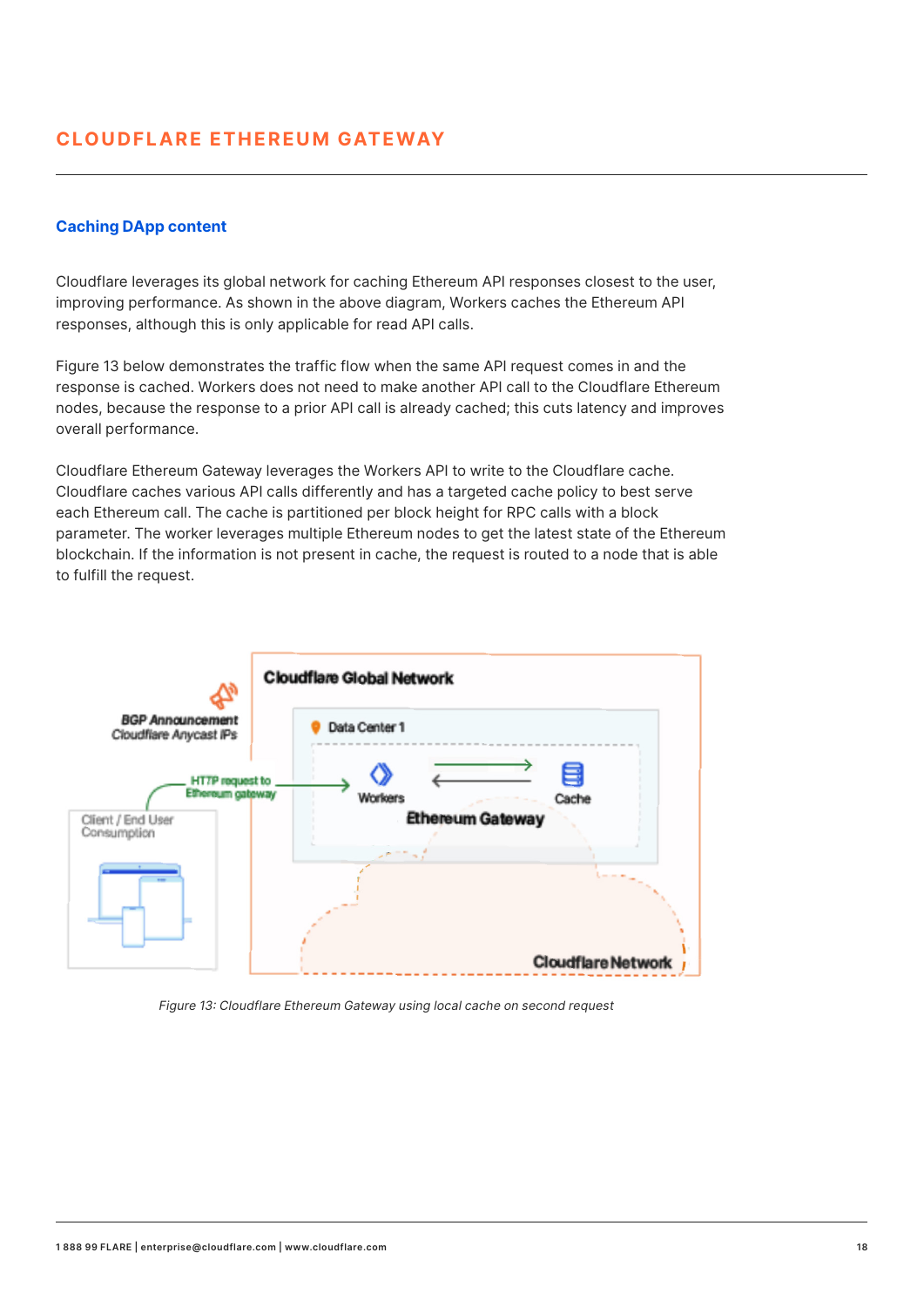# **Summary**

Ethereum provides a compute layer for Web3. Its underlying blockchain technology provides several benefits, enabling decentralized hosting and a trustless model with inherent verification. Cloudflare Ethereum Gateway bridges between Web 2.0 and Web3 by employing an Ethereum Gateway accessible via HTTP interface, allowing users to easily access the Ethereum network over HTTP via their own custom domains. With Cloudflare Ethereum Gateway, customers do not need to deploy and monitor Ethereum nodes in order to start deploying DApps with Ethereum. Additionally, customers benefit from Cloudflare's reliability, security, and performance capabilities.